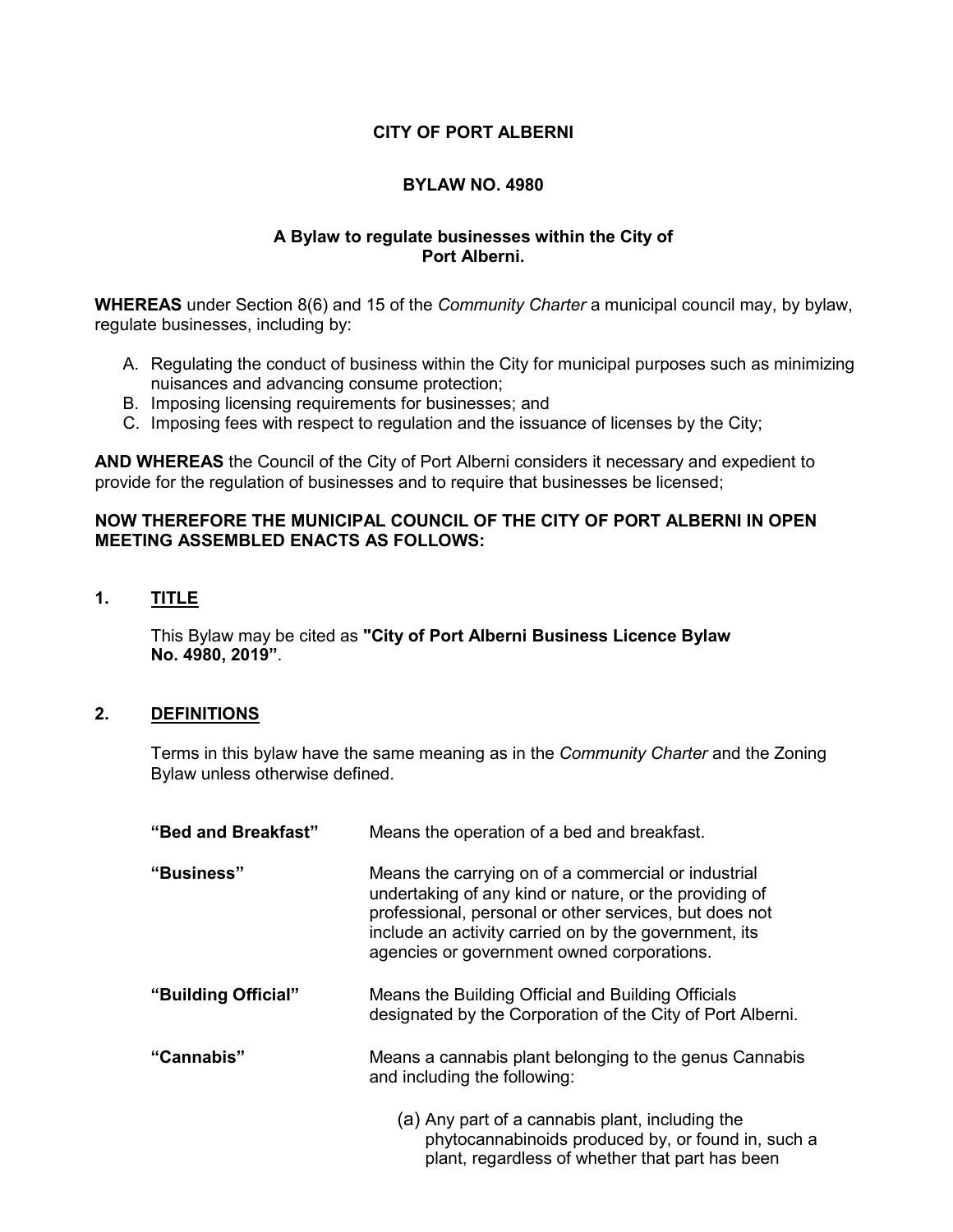|                        | processed or not;<br>(b) Any substance or mixture of substances that<br>contains or has on it any part of such a plant; or<br>(c) Any substance that is identical to any<br>phytocannabinoid produced by, or found in, such a<br>plant, regardless of how the substance was<br>obtained.                                                                         |
|------------------------|------------------------------------------------------------------------------------------------------------------------------------------------------------------------------------------------------------------------------------------------------------------------------------------------------------------------------------------------------------------|
|                        | But does not include:                                                                                                                                                                                                                                                                                                                                            |
|                        | (a) A non-viable seed of a cannabis plant;<br>(b) A mature stalk, without any leaf, flower, seed or<br>branch, of such a plant;<br>(c) Fibre derived from a stalk referred to in item 2; or<br>(d) The root or any part of the root of such a plant.                                                                                                             |
| "Cannabis Accessories" | Means rolling papers or wraps, holders, pipes, water pipes,<br>bong and vaporizers, that is represented to be used in the<br>consumption of cannabis.                                                                                                                                                                                                            |
| "Cannabis Retail"      | Means the retail sales of cannabis and cannabis<br>accessories.                                                                                                                                                                                                                                                                                                  |
| "City"                 | Means the Corporation of the City of Port Alberni and lands<br>lying within its boundaries.                                                                                                                                                                                                                                                                      |
| "Council"              | Means the City of Port Alberni Council.                                                                                                                                                                                                                                                                                                                          |
| "Enforcement Officer"  | Means any person employed by the City as a bylaw<br>enforcement officer, supervisor, or manager, or any<br>member of the Royal Canadian Mounted Police.                                                                                                                                                                                                          |
| "Home Occupation"      | Means the use of a dwelling, or a dwelling unit on the same<br>zoning lot, for commercial activities; these activities must be<br>clearly secondary to the use of the building as a residential<br>dwelling.                                                                                                                                                     |
| "Licence"              | Means a licence to operate a business under this Bylaw.                                                                                                                                                                                                                                                                                                          |
| "Licence Inspector"    | Means a licence inspector, bylaw enforcement officer,<br>supervisor, manager, or any person designated by the City.                                                                                                                                                                                                                                              |
| "Market"               | Means sell, offer for sale, promote, canvass, solicit, rent,<br>advertise, book, arrange or facilitate sale or rental, and<br>includes placing, posting or erecting advertisements<br>physically or online, but does not include the mere provision<br>of a neutral space or location for such marketing activities<br>in newspapers, bulletin boards or online. |
| "Principle Residence"  | Means the primary dwelling unit where an individual lives,<br>makes their home and conducts their daily affairs,<br>including, without limitation, paying bills and receiving mail,                                                                                                                                                                              |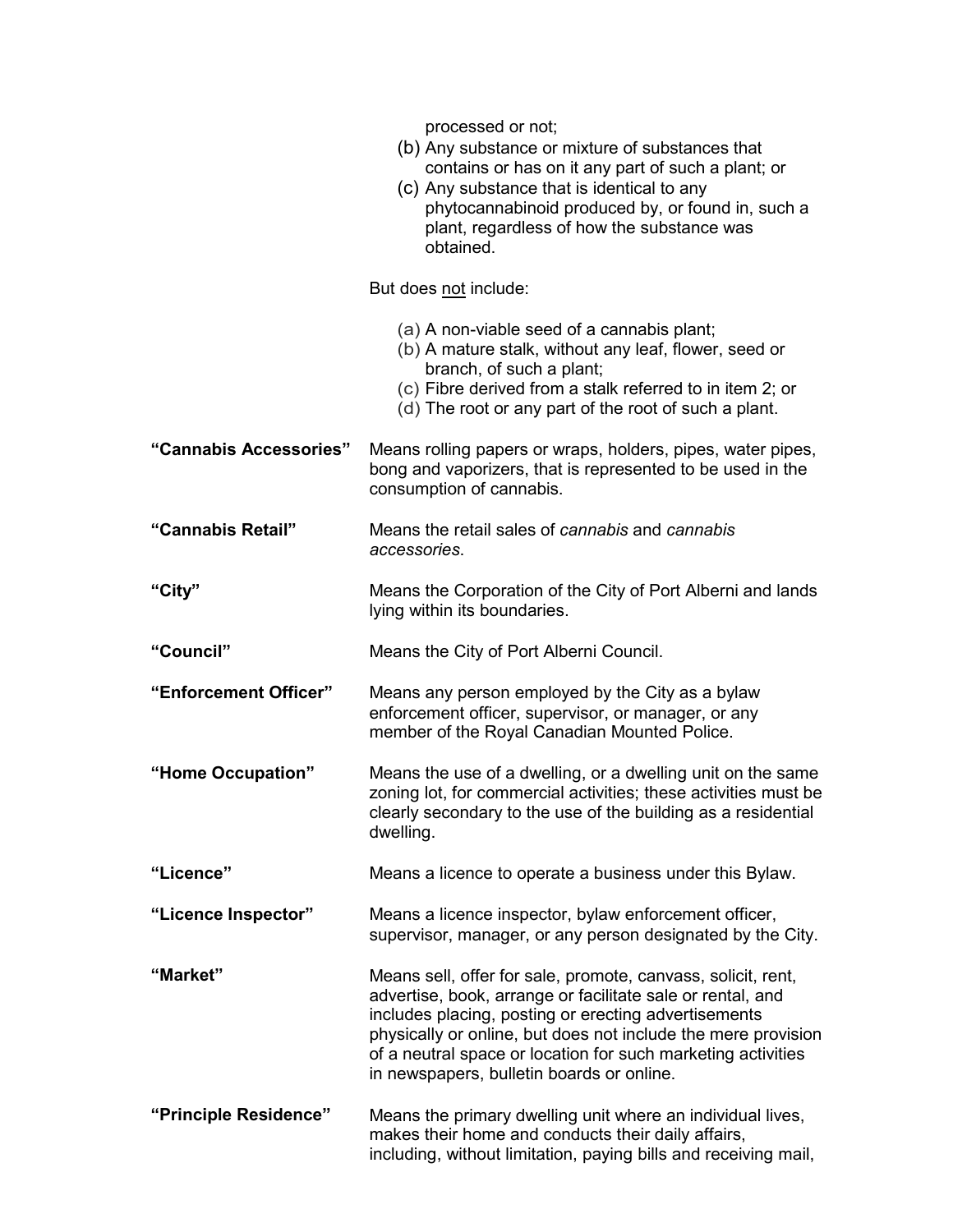|                                                      | and is generally the dwelling unit with the residential<br>address used on documentation related to billing,<br>identification, taxation and insurance purposes, including,<br>without limitation, income tax returns, Medical Services<br>Plan documentation, driver's licenses, personal<br>identification, vehicle registration and utility bills. |
|------------------------------------------------------|-------------------------------------------------------------------------------------------------------------------------------------------------------------------------------------------------------------------------------------------------------------------------------------------------------------------------------------------------------|
| "Permanent Resident"                                 | In respect of any dwelling or lot means a person who<br>normally resides in a dwelling on the lot and for these<br>purposes a person cannot normally reside at more than one<br>location within the City of Port Alberni.                                                                                                                             |
| "Person"                                             | Includes a natural person, corporation, partnership or party,<br>and the personal or other legal representatives of a person<br>to whom the context can apply according to law.                                                                                                                                                                       |
| "Premises"                                           | Means a legal parcel, and may include more than one<br>parcel where the parcels are within a single civic address.                                                                                                                                                                                                                                    |
| "Residential Tourist<br>Accommodation"               | Means a business where accommodation is offered to<br>paying guests for less than 30 days in a dwelling unit, and<br>includes Bed and Breakfast and Short Term Rental<br>Businesses.                                                                                                                                                                  |
| "Short Term Rental"                                  | Means the use of a dwelling unit to provide temporary<br>accommodation to the traveling public in exchange for<br>remuneration.                                                                                                                                                                                                                       |
| "Tourist<br><b>Accommodation</b><br><b>Property"</b> | Means premises in the City where accommodation of<br>paying guests for less than 30 days is a permitted use<br>pursuant to the Zoning Bylaw and other land use<br>enactments.                                                                                                                                                                         |
| "Zoning Bylaw"                                       | Means the City of Port Alberni Zoning Bylaw No.4832.                                                                                                                                                                                                                                                                                                  |

## **3. GENERAL REGULATIONS**

- (1) No person shall carry on any business within the City unless that person holds a valid and subsisting business licence issued to that person for that business.
- (2) Every business shall comply with all federal, provincial, and municipal laws and regulations applicable to the business and the business premises.
- (3) If a person operates a business at more than one premises, that person shall apply for and maintain a separate business licence for each business.
- (4) If a person operates more than one classification of business at the same premises, that person shall apply for and maintain a separate business license for each business.
- (5) Every holder of a business licence shall display the business licence at the place of business in a location visible to customers and suppliers attending the business.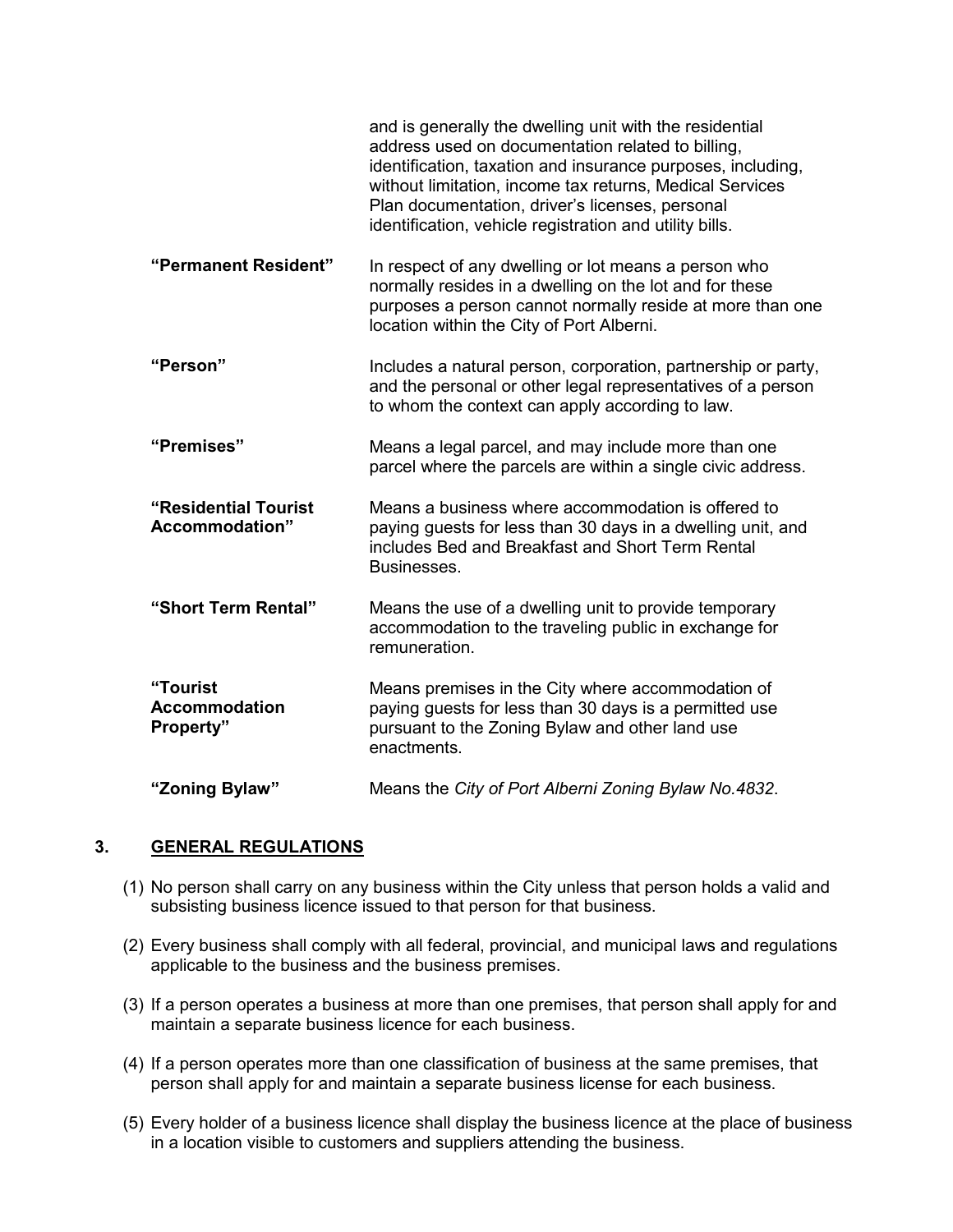- (6) Every licence issued shall be deemed to be a personal licence to the licensee therein named.
- (7) A not-for-profit organization registered as a society is required to apply for and obtain a business licence at no cost to the applicant.
- (8) A valid licence will permit a business to conduct the specific activities to the stated extent described in the licence application. If a business entity makes any changes to the information contained in its business licence application, undertakes new business activities or expands those activities, it is required to obtain a new business licence or a business licence amendment for those activities.
- (9) No person operating a business within the City shall market that business or its products and services through any means of promotion unless:
	- (a) The person operating that business is the holder of a valid business licence issued pursuant to this Bylaw; and
	- (b) The marketing offers products and services that comply with City bylaws and related enactments.
- (10) No person shall carry on a business of any kind, in any way or manner on City owned property, parks, boulevards, highways, or other public property unless specifically authorized to do so by a permit under City bylaws or another enactment.

### **4. ADMINISTRATION AND ENFORCEMENT**

- (1) The Licence Inspector may:
	- (a) grant, issue, amend, or transfer business licences if the Licence Inspector is satisfied that the applicant has complied with all of the bylaws of the City and related enactments that apply to the applicant's business;
	- (b) suspend, cancel, or refuse to issue a business licence in accordance with Section 8 of this Bylaw;
	- (c) impose conditions on a licence at the time of issuance, renewal, or suspension for the purposes of ensuring compliance with all applicable enactments pertaining to the business;
	- (d) inspect premises to ensure that all regulations and provisions prescribed in this Bylaw are carried out; and
	- (e) prepare, from time to time, forms to be used for the purpose of making applications under this Bylaw.

#### **5. LICENCE FEES**

(1) Business Licence fees shall be in accordance with those specified in Schedule 'A' attached hereto and forming part of this Bylaw.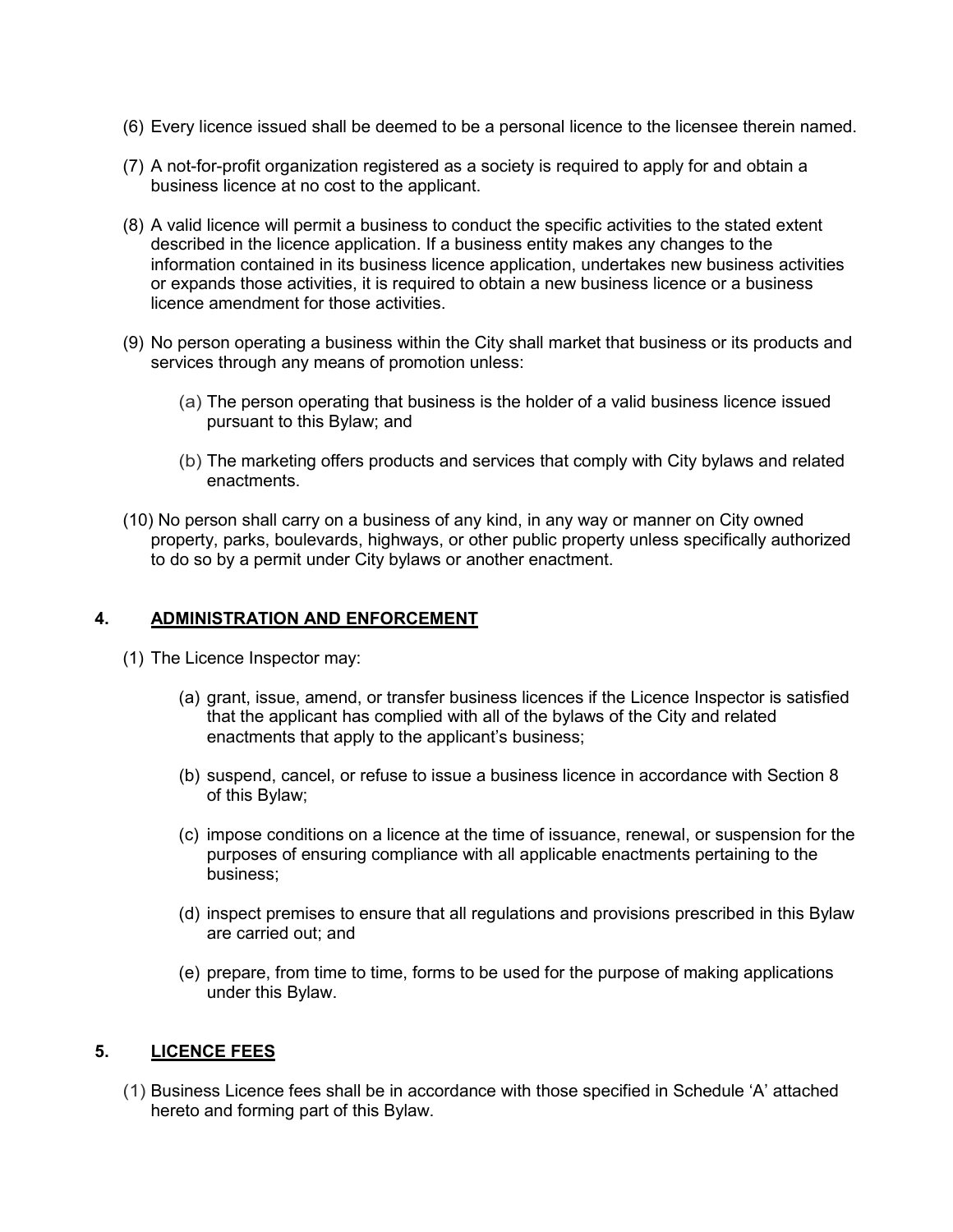- (2) A penalty of 25% shall be added to each unpaid business licence as of January  $31<sup>st</sup>$  of each calendar year or 30 days following the issuance of a new licence. If unpaid by this time, the licence shall to be revoked and a new business licence application shall be required.
- (3) For new businesses applying after July 1 in any year, the fee shall be reduced to one-half the annual fee.
- (4) If an Enforcement Officer determines that a person has carried on business prior to July 1 in any year and has failed to apply for a licence until after July 1, the licence fee shall not be reduced.
- (5) If an application for a licence is withdrawn, in writing, prior to the issuance of the licence, the licence fee shall be refunded to the applicant if licence was pre-paid.
- (6) No licence fee shall be refunded after the issuance of a licence.

## **6. APPLICATION AND RENEWAL**

- (1) Every person who applies for a business licence shall submit to the City true and complete information disclosing the nature and character of the business to be carried on by the applicant, including:
	- (a) a complete application form;
	- (b) proof of consent by the owner or registered leaseholder of the premises if the applicant is not the owner or registered lessee of the property on which the business is to be located;
	- (c) copies of all current certificates, licences, and approvals from the federal, provincial, and local government authorities necessary to lawfully operate the proposed business, which may include:
		- (i) A building inspection report by the Building Official;
		- (ii) A Fire Safety Certificate;
		- (iii) A Health Certificate;
		- (iv) A Provincial Liquor or Cannabis Licence; or
		- (v) Any other information the Licence Inspector may require for the purposes of ensuring compliance with the City's bylaws and related enactments.
- (2) The terms of a business licence issued under this Bylaw are for a period commencing January 1 and ending December 31 of the year for which the licence is issued.
- (3) No licence holder shall carry on business without renewing the licence and paying the annual fee prior to January 1 in each year that the business is carried on.
- (4) Failure to pay the licence fee by January 31 will result in the revocation of the business licence.
- (5) Every owner or operator of a business shall notify the Licence Inspector of any changes in that person's mailing address and any changes to the business within 14 days of such change by completing the changes on an application form and submitting it to the Licence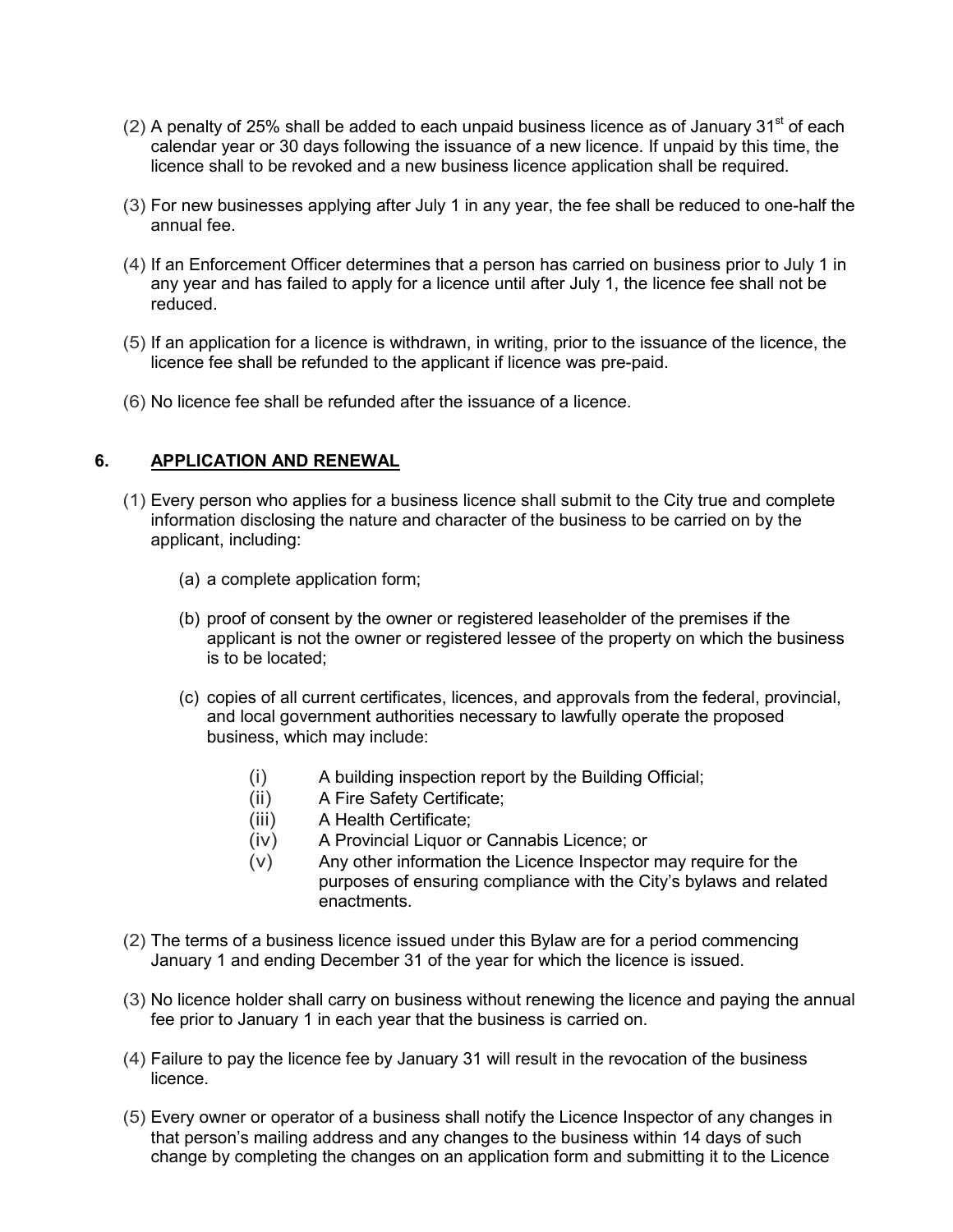Inspector.

- (6) The Licence Inspector may, after providing reasonable notice, conduct an onsite inspection to confirm the details of a business licence application, renewal, transfer, or other change where the Licence Inspector determines that false information has been provided.
- (7) The Licence Inspector may refuse a licence application, renewal, transfer, or other change where the Licence Inspector determines that false information has been provided.

## **7. LICENCE TRANSFERS**

- (1) No person shall change the location of a business unless an application for a licence transfer has been made to and approved by the Licence Inspector.
- (2) A licence transfer shall not be approved until the Licence Inspector is satisfied that the premises to which the business is proposed to be relocated complies with all applicable City bylaws and other related enactments.

# **8. SUSPENSION, CANCELLATION, AND REFUSAL**

- (1) In addition to Council's power under section 60 of the *Community Charter*, a Licence Inspector may suspend, cancel, or refuse to issue, amend or renew a business licence for failure to comply with City bylaws, related enactments, or a condition of a business licence.
- (2) When a Licence Inspector suspends, cancels or refuses to issue, amend or renew a business licence, the Licence Inspector shall provide a formal letter outlining the reason(s) for the refusal.
- (3) If a Licence Inspector or Council suspends, cancels or refuses to issue, amend or renew the business licence for a business, the City may post a notice of suspension, cancellation, or refusal on the premises of the business.
- (4) A posted notice of suspension, cancellation, or refusal of a business licence shall not be removed until a Licence Inspector has issued a valid business licence.
- (5) If a business is operating without a licence required under this Bylaw, the City may post a notice describing the failure to hold a valid business licence on the premises of the business.
- (6) A posted notice of operating without a business licence shall not be removed until a Licence Inspector has issued a valid business licence.
- (7) An applicant or holder of a business licence may request that Council reconsider a Licence Inspector's decision to suspend, cancel or refuse to issue, or renew a business licence by delivering a written request to the City Clerk within 30 days of the Licence Inspector's decision being sent.
- (8) No person shall conduct any business pursuant to their business licence during a period of suspension of that business licence.
- (9) No person shall market a business during a period of suspension of that business' licence.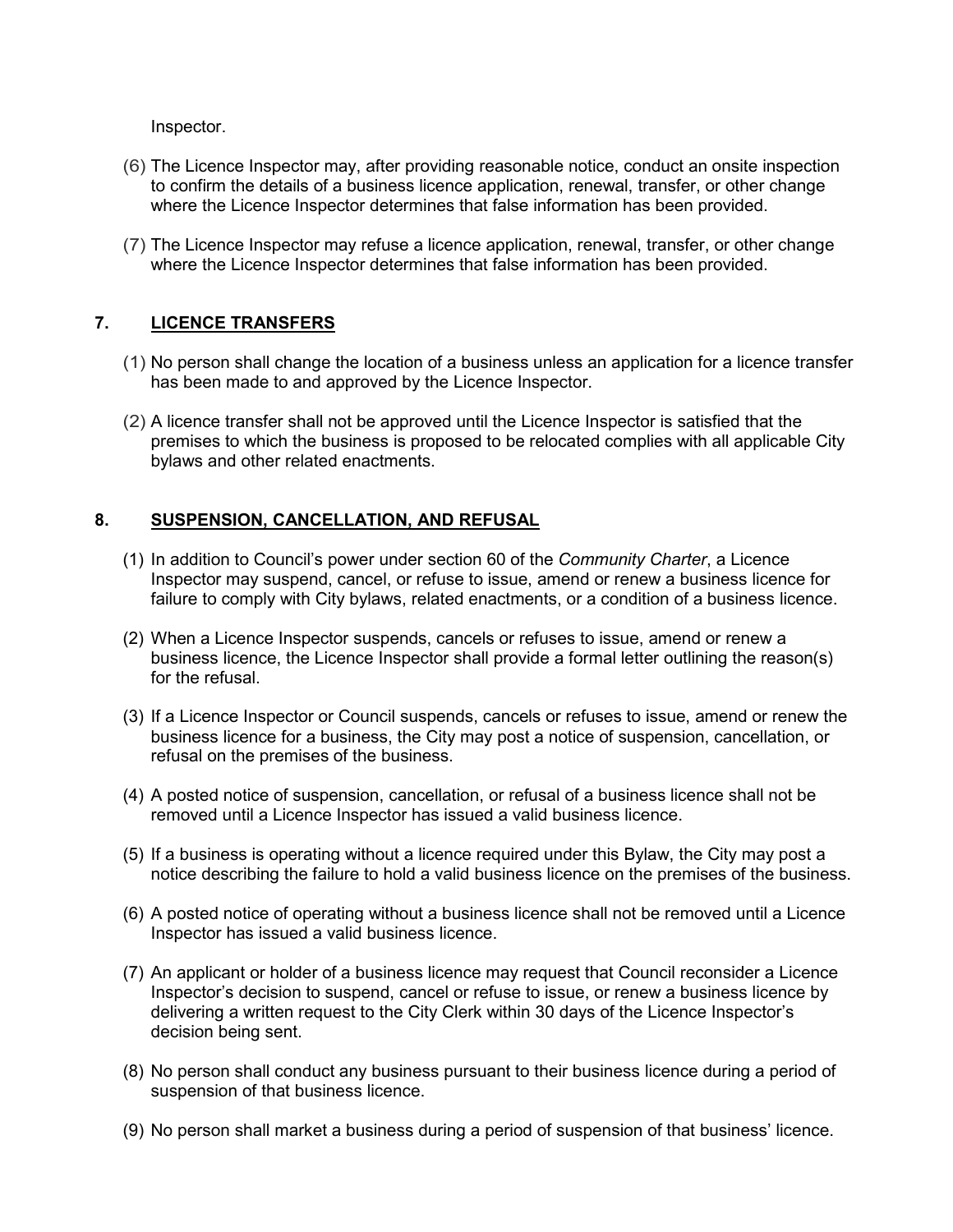## **9. SPECIFIC REGULATIONS**

#### **9.1 Retail Cannabis Stores**

(1) The owner or operator of a Retail Cannabis Store must:

- (a) hold a valid and subsisting non-medical retail cannabis provincial licence, issued by the Liquor and Cannabis Regulation Branch of British Columbia;
- (b) provide proof of all related federal and provincial certifications;
- (c) comply with all related federal, provincial and local regulations and enactments;
- (d) operate between the hours of 9:00am and 11:00pm; and
- (e) comply with the provisions set forth in the City's Zoning Bylaw.

#### **9.2 Home Occupations**

- (1) A Home Occupation:
	- (a) shall operate in accordance with Section 6.15 of the City's Zoning Bylaw;
	- (b) shall only be conducted on a lot owned or rented by the operator; and
	- (c) must apply for and obtain a City of Port Alberni Business Licence.
- (2) A Home Occupation shall not be conducted in such a manner as to create noise, dust, vibration, odour, smoke, glare, litter or heat, other than that normally associated with a residential dwelling.
- (3) A Home Occupation shall not cause any fire hazard, electrical interference, or traffic congestion on the street.
- (4) Any materials related to a Home Occupation must be stored within the dwelling or accessory building. No outside storage shall be permitted.
- (5) For clarity, a Home Occupation does not include:
	- (a) industrial manufacturing;
	- (b) welding;
	- (c) vehicle or machinery repair;
	- (d) Residential Tourist Accommodation Businesses; or
	- (e) any other light industrial use.

#### **9.3 Residential Tourist Accommodation Business**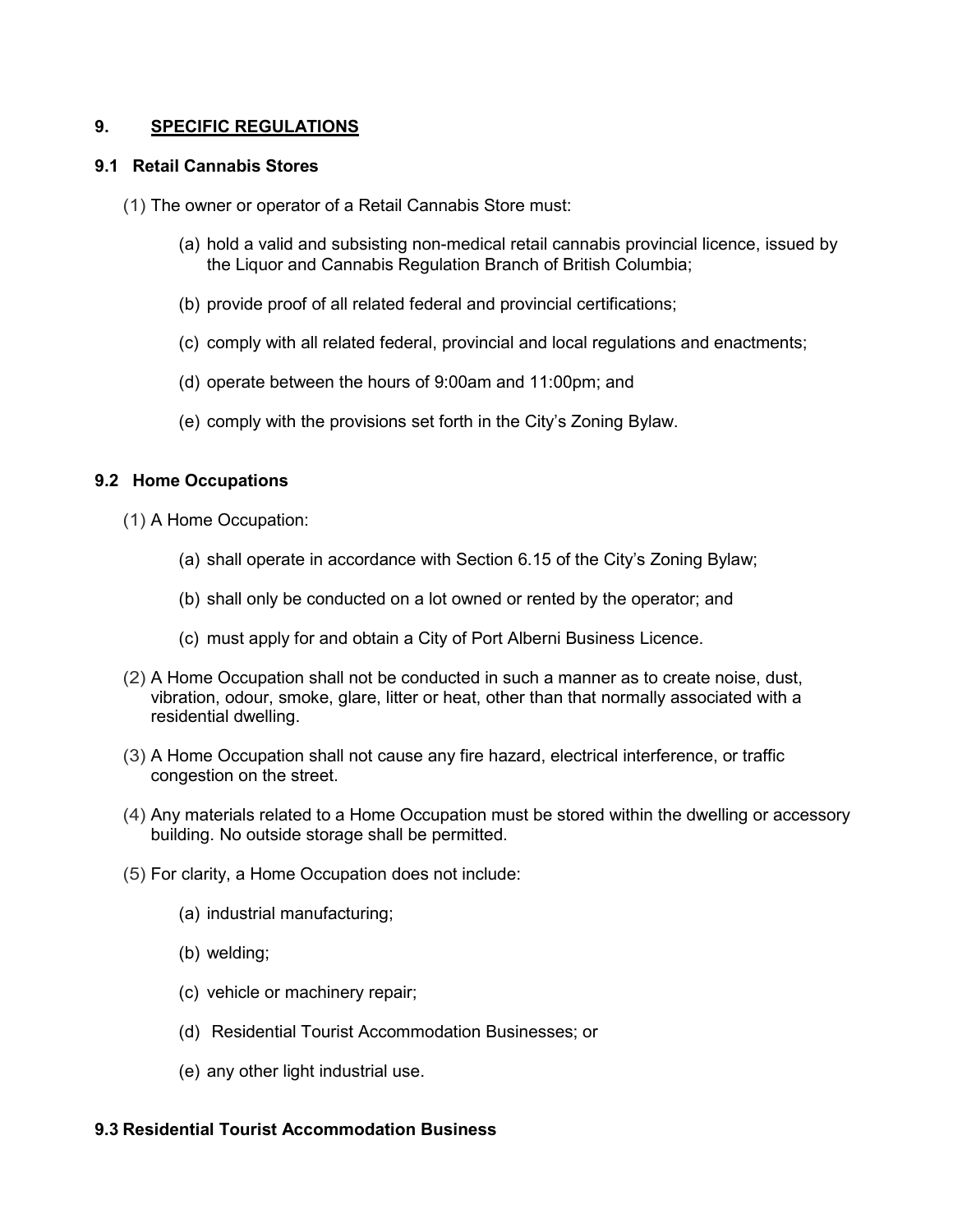- (1) No more than one Residential Tourist Accommodation Business is permitted on a lot.
- (2) A Residential Tourist Accommodation Business shall only be operated within one dwelling unit on a lot.
- (3) Residential Tourist Accommodation Businesses shall provide one off-street parking space for each bedroom identified as in use by the business. In addition to this requirement, one offstreet parking space shall be provided for the permanent resident of the property.
- (4) Each bedroom intended to be operated as part of a Residential Tourist Accommodation Business shall be clearly identified at the time of a new or renewal business licence application process through the provision of a floor plan showing the location of each bedroom.
- (5) Any changes to the number or location of bedrooms shall be provided to the Licence Inspector through a licence amendment application, prior to those bedrooms being used by the business.
- (6) An operator of a Residential Tourist Accommodation Business shall not:
	- (a) rent out or provide any sleeping accommodation within any vehicle, tent, or any accessory building;
	- (b) permit more than three (3) bedrooms to be made available for use;
	- (c) permit more than (6) overnight guests at one time; or
	- (d) allow beds or bedrooms to be used that are not identified on the business licence application for that premises.
- (7) An operator of a Residential Tourist Accommodation Business shall:
	- (a) Comply with all applicable requirements in the Zoning Bylaw and related enactments;
	- (b) Display the business licence number on any marketing, advertisements, or promotions for that business; and
	- (c) Display the business licence for that premises on the business premises.

#### **9.4 Short Term Rentals**

- (1) An applicant for a Short Term Rental business shall provide:
	- (d) proof that they are a Permanent Resident on the property; or
	- (e) the name of the Permanent Resident(s) on the property and a copy of a tenancy agreement, or other proof satisfactory to the Licence Inspector, of an existing and ongoing principle residential use, at the time of a new or renewal application.
- (2) An operator of a Short Term Rental shall ensure that a Permanent Resident on the property is present and available within the City at all times while guests are staying on the premises, and is able to respond to concerns raised by guests, neighbours, or the Licence Inspector within 24 hours.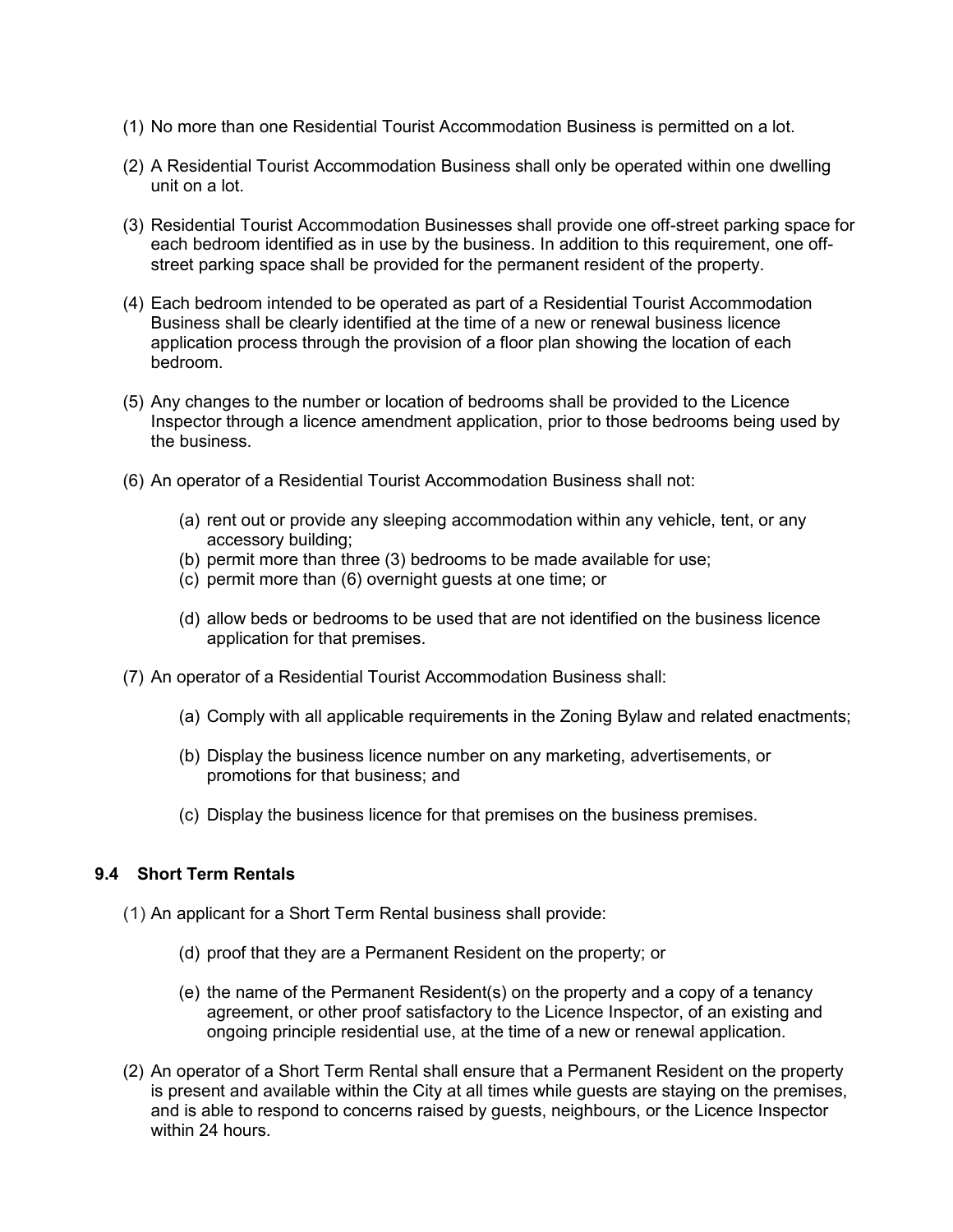(3) An operator of a Short Term Rental shall provide to each guest and the Licence Inspector the telephone number of the person who is present or available to respond to concerns pursuant to City bylaws or provincial regulations.

# **9.5 Mobile Vending Businesses**

(1) Mobile Vendors must comply with terms and conditions set forth in the City of Port Alberni's Mobile Vending Policy, attached hereto and forming part of this Bylaw as Schedule "B".

## **10. OFFENCE**

- (1) Any person who contravenes or violates any provision of this Bylaw, or who suffers or permits any act or thing to be done in contravention of, or in violation of any provision of this Bylaw, or who neglects to do or refrains from doing anything required to be done by any provision of this Bylaw, commits an offence and is liable to the penalties imposed.
- (2) Where the offence is continuous, each day the offence continues shall constitute and new and separate offence.
- (3) No person shall obstruct an Enforcement Officer engaged in the administration or enforcement of this Bylaw.

## **11. SEVERABILITY**

(1) If any provision of this Bylaw is held to be invalid by any court of competent jurisdiction, it is intended that that provision may be severed and its severance shall not affect the validity of the remainder of the Bylaw.

## **12. REPEAL**

(1) City of Port Alberni Business Licence Bylaw No.4951" and all amendments thereto are hereby repealed.

 **\_\_\_ \_\_\_\_\_\_\_\_\_\_\_\_\_\_\_\_\_\_\_\_\_\_\_\_\_\_\_\_**

## **READ A FIRST TIME THIS**

**READ A SECOND TIME THIS** 

**READ A THIRD TIME THIS**

**FINALLY ADOPTED THIS**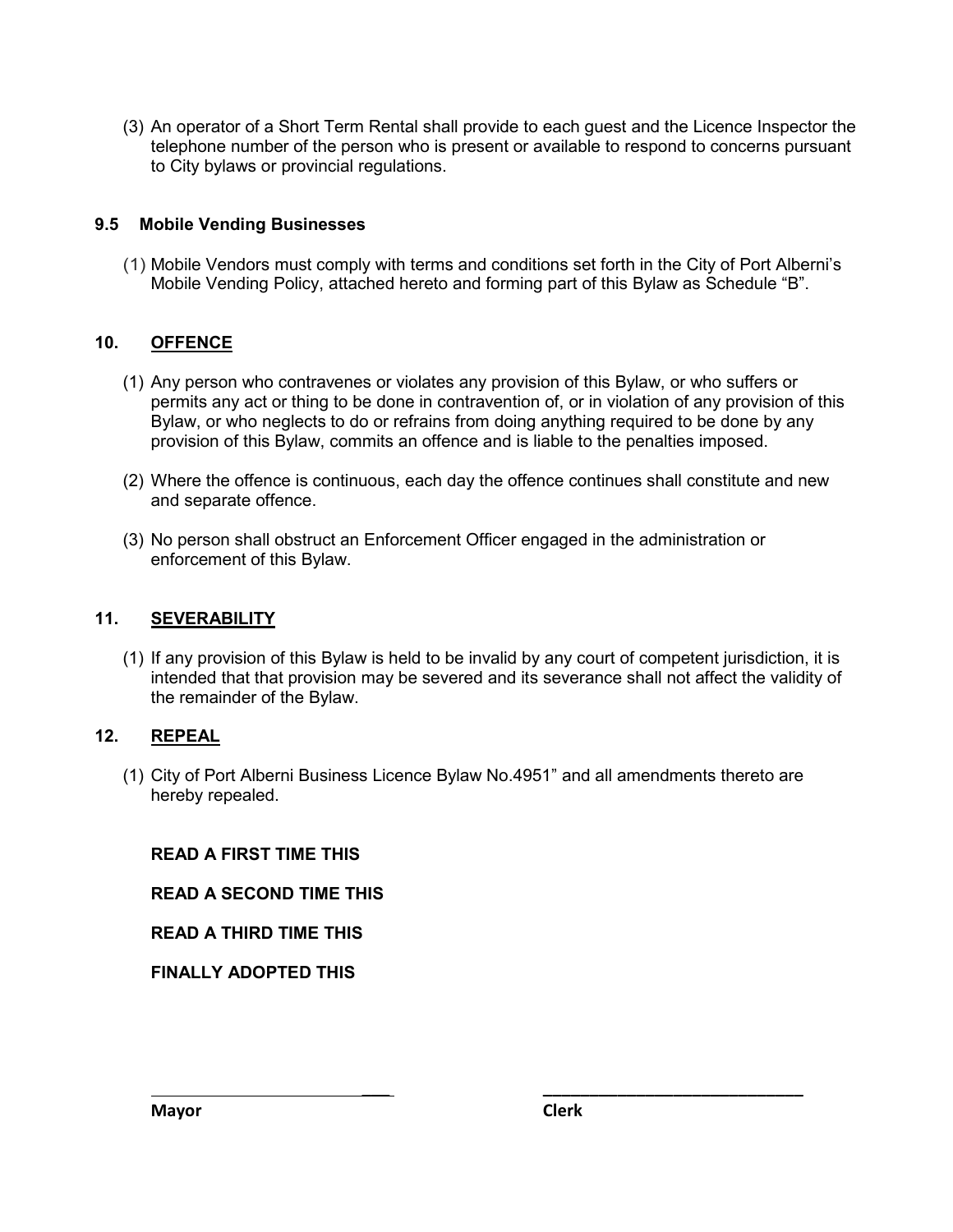# **SCHEDULE "A"**

# **Business Licence Classifications**

| <b>CATEGORY</b>           | <b>DESCRIPTION</b>                                                                                                                                                                                                                                    | <b>FEE</b>                                                     |
|---------------------------|-------------------------------------------------------------------------------------------------------------------------------------------------------------------------------------------------------------------------------------------------------|----------------------------------------------------------------|
| 1. Service                | All businesses except<br>those identified in<br>Categories 2-8 of this<br>schedule                                                                                                                                                                    | \$132.00                                                       |
| 2. Escort Service         | Any business which offers<br>to provide services of<br><b>Escorts</b>                                                                                                                                                                                 | \$2,200.00                                                     |
| 3. Financial Institutions | <b>Banks</b>                                                                                                                                                                                                                                          | \$550.00                                                       |
|                           | <b>Trust Companies</b><br><b>Finance Companies</b>                                                                                                                                                                                                    |                                                                |
| 4. Liquor Outlets         | <b>Public Houses</b><br>Lounges<br>Cabarets<br><b>Night Clubs</b><br><b>Liquor Stores</b><br>Other liquor-related                                                                                                                                     | \$220.00                                                       |
| 5. Pawnbrokers            | Business professional who<br>buys merchandise of<br>value, making loans to<br>individuals using tangible<br>property as collateral, and<br>in some cases, running a<br>storefront operation to<br>resell collateral pieces not<br>recovered by owners | \$550.00                                                       |
| 6. Special Events         | Carnival<br><b>Circus</b><br><b>Exhibition</b><br>Horse/Pony Show<br>Dog Show<br>Other                                                                                                                                                                | \$220.00<br>(per day, to a maximum of<br>\$2,200.00 per event) |
| 7. Cannabis Retail        | Retail sale of cannabis<br>and cannabis accessories                                                                                                                                                                                                   | \$3000 to apply<br>\$220.00 renewal fee                        |
| 8. Mobile Vending         | Business where a vehicle<br>is used as a mobile<br>restaurant.                                                                                                                                                                                        | \$132.00                                                       |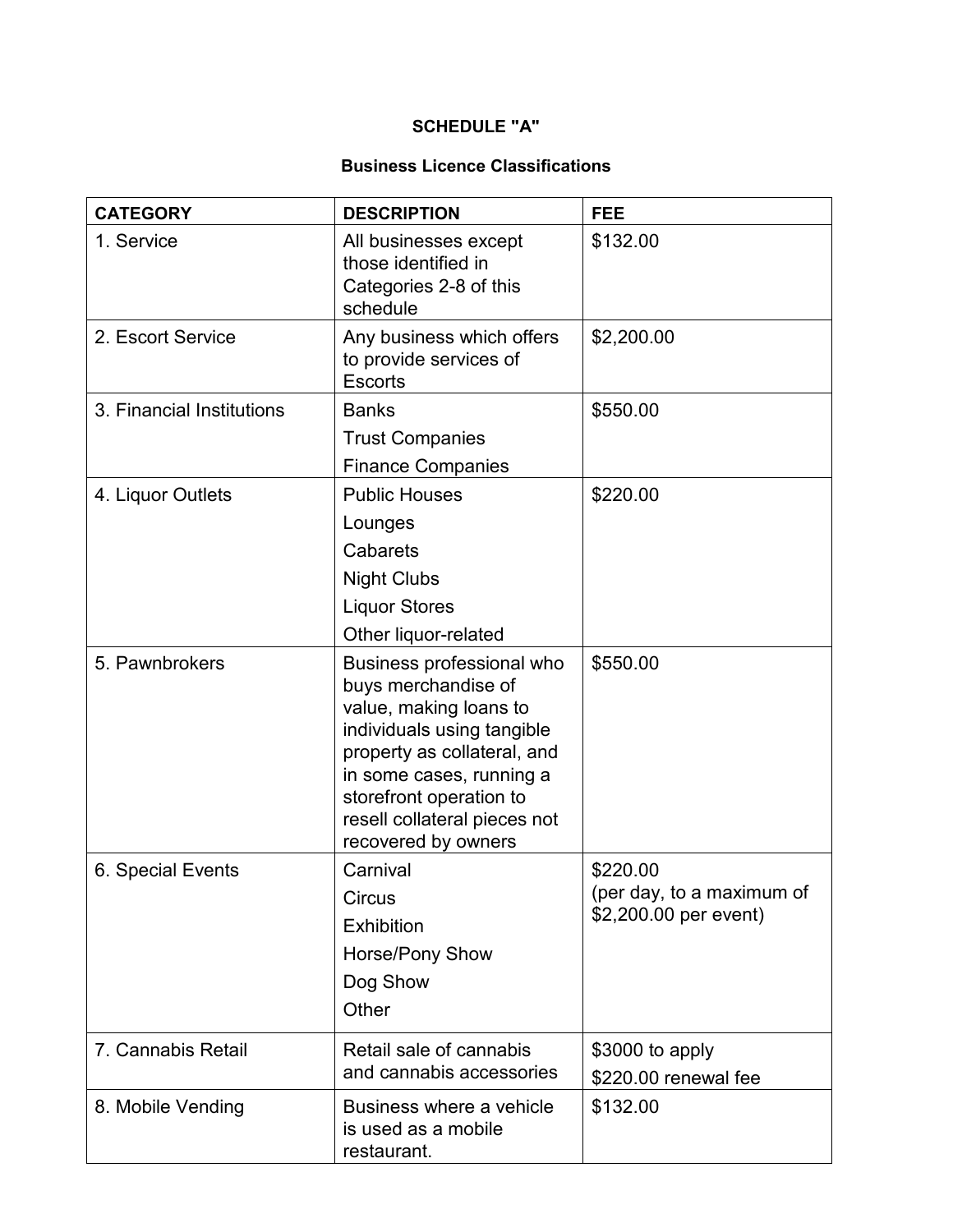# **SCHEDULE "B" Mobile Vending Policy**

# **Definitions**

## **Mobile Vending Vehicle**

*"A vehicle not registered to operate on a highway and which is approved for use as a vending outlet for food and beverage and/or a vehicle registered to operate on a highway and which is used in the carrying on of a business as a mobile restaurant"*

## **Policy Regulations**

Mobile Vendors may operate in the City of Port Alberni according to the following terms and conditions:

- a) All Mobile Vendors operating within the City of Port Alberni must obtain a Business Licence.
- b) All Mobile Vending Vehicles for food and beverage must be approved for use by the local Provincial Health Inspector.
- c) Failure to abide by any of the policy regulations will result in cancellation of the Business Licence.
- d) The City shall not issue any licence for a Mobile Vendor until the applicant has provided evidence that all vehicles intended for use as mobile stores, restaurants, or vending push carts by the applicant are insured under a comprehensive liability policy or insurance for five million dollars (\$5,000,000.00) with the City of Port Alberni named as additional insured.
- e) The applicant shall indemnify and save the City harmless against all loss, damage, costs and liabilities, including fees of solicitors and other professional advisors arising out of:
	- i) any breach, violation or non-performance of any provision of this bylaw, and
	- ii) any personal injury, death or property damage related to the operation of a mobile store, mobile restaurant or mobile vending push cart.

It shall also be provided that coverage under the policy cannot be cancelled or any provisions changed or deleted unless thirty (30) day prior written notice is given to the City by the insurer.

f) All Mobile Vending Vehicles must comply with all traffic regulations, shall be in good mechanical condition and meet all the food handling requirements of the provincial government. Mobile Vending Vehicles shall be in possession of valid permits issued by the provincial government authority having jurisdiction.